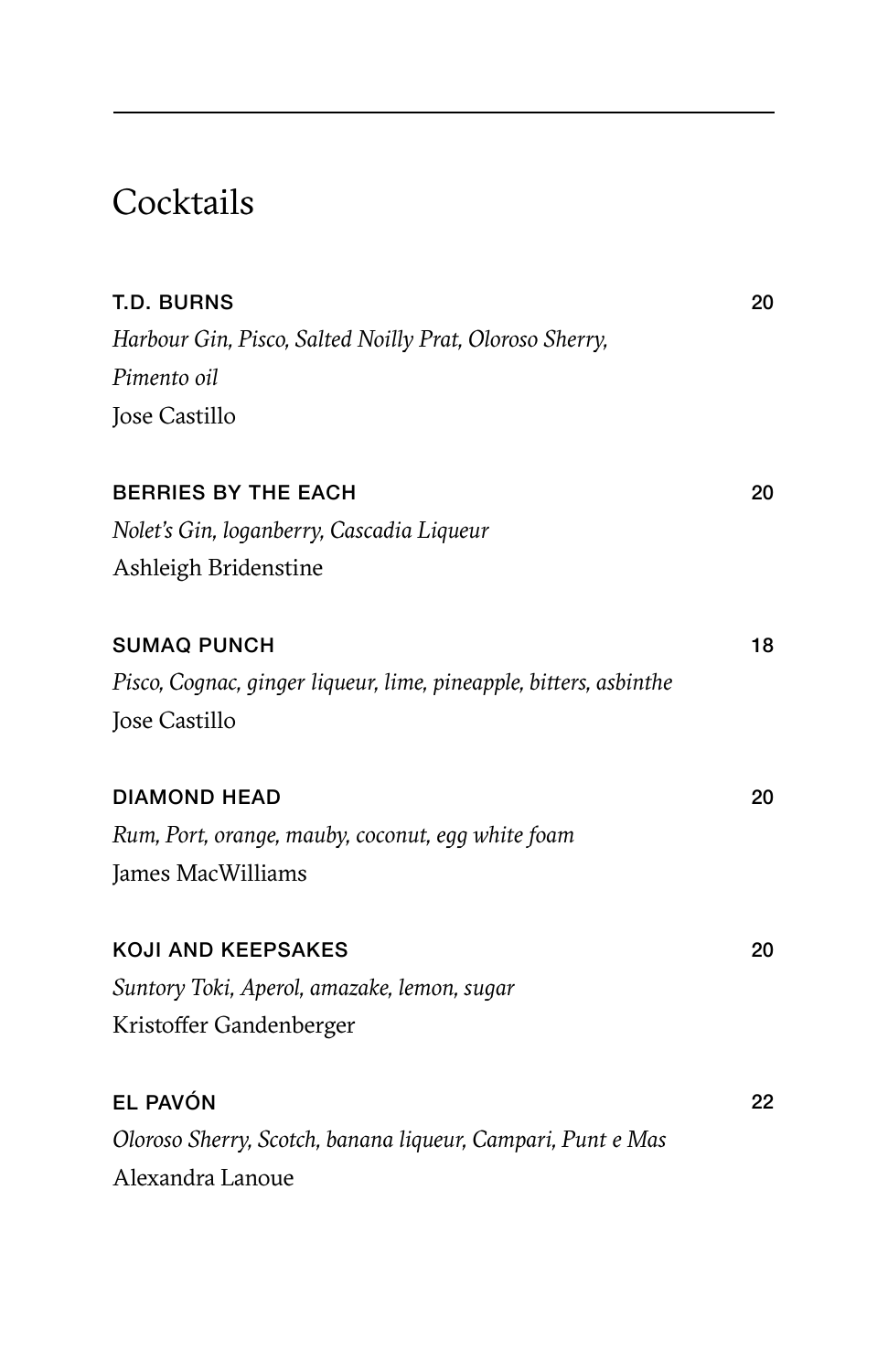## Draft Beer

| <b>KELLERBIER</b>                                    | 10 |
|------------------------------------------------------|----|
| pFriem Family Brewers, Hood River, OR                |    |
| Honeysuckle, candied Meyer lemon, rustic             |    |
| <b>STAYING HOPTIMISTIC</b>                           | 16 |
| Cascade Brewing, Beaverton, OR                       |    |
| Sour, golden ale                                     |    |
| Free-Spirited                                        |    |
| <b>CHERRY LIME RICKEY</b>                            | 10 |
| Lime, cherry, sugar, soda                            |    |
| <b>CEYLON BLACK TEA PUNCH</b>                        | 10 |
| Black tea, orange, lemon, pineapple, raspberry syrup |    |
|                                                      |    |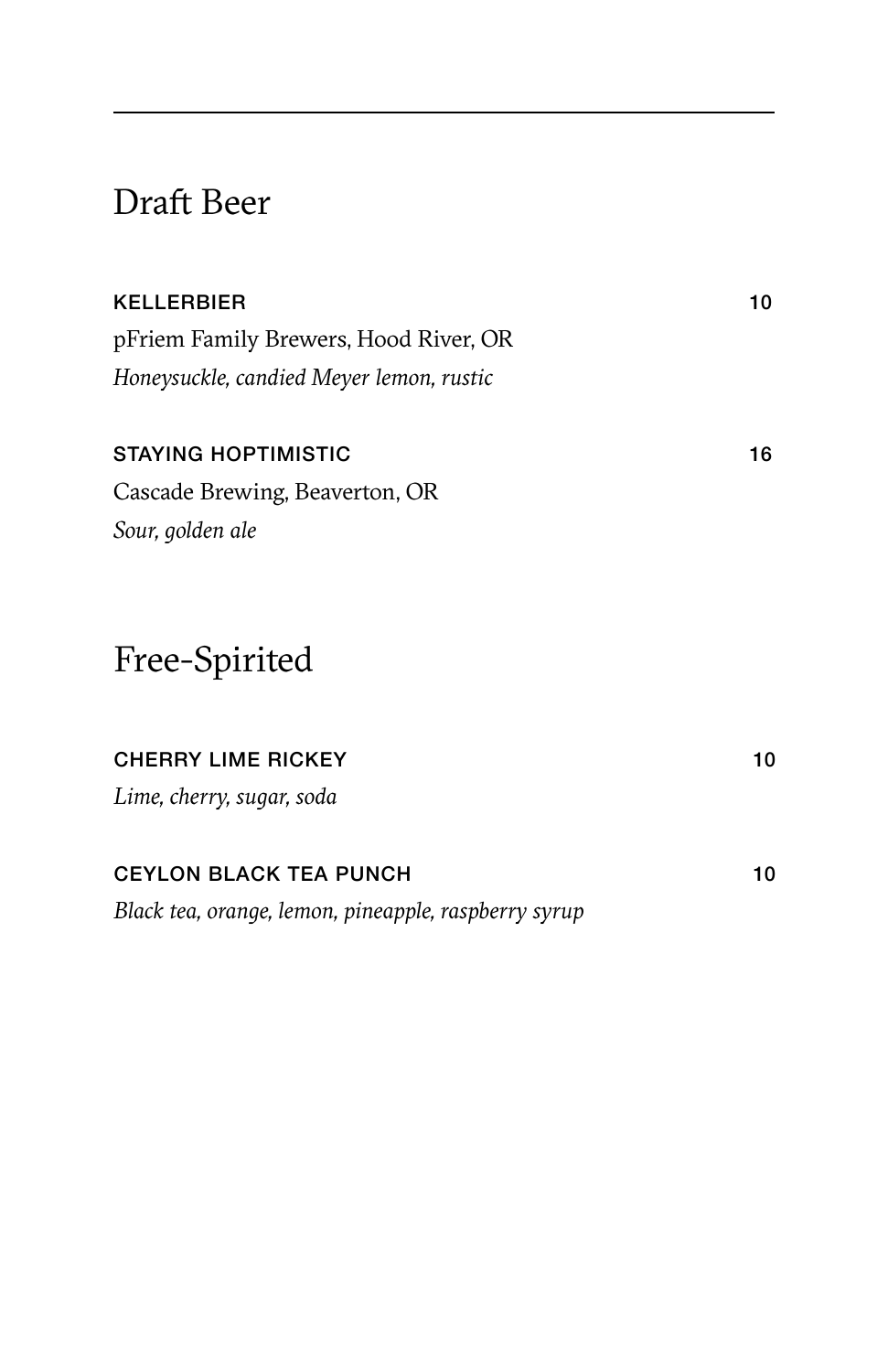# Food

| <b>STEAK FRITES</b>                              | 55                 |
|--------------------------------------------------|--------------------|
| Six ounces of American Wagyu with french fries   |                    |
| <b>GRILLED SALMON BELLY</b>                      | 24                 |
| Pickles, seaweed vinegar                         |                    |
| <b>CAVIAR</b>                                    | <b>100</b> per oz. |
| Served as a spread with goat cheese and alliums  |                    |
| <b>SHAVED WAGYU*</b>                             | 22                 |
| Oyster emulsion, coastal greens                  |                    |
| <b>CANLIS SALAD</b>                              | 18                 |
| The classic, with bacon, mint, and lemon         |                    |
| <b>TEMPURA COD*</b>                              | 14                 |
| With a hint of seaweed salt                      |                    |
| <b>FRENCH FRIES</b>                              | 10                 |
| Sea salt and truffle oil                         |                    |
| <b>POTATO CROQUETTES</b>                         | 12                 |
| Breaded twice-baked potato with cheese and bacon |                    |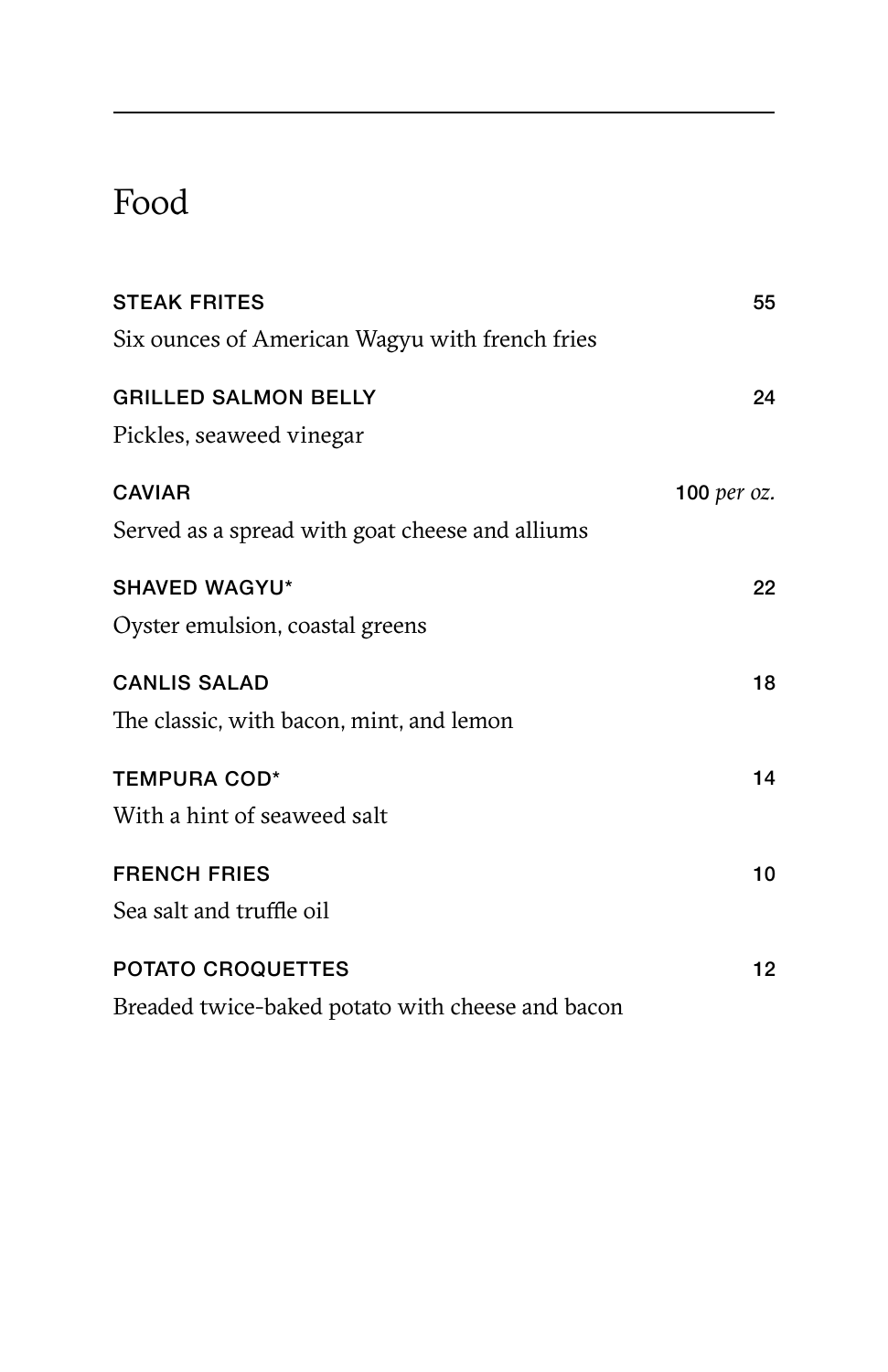# Wine by the Glass

## BUBBLY

| <b>NV</b> | Parigot & Richard, La Sentinelle         | 20 |
|-----------|------------------------------------------|----|
|           | Crémant de Bourgogne, FRA                |    |
| ΝV        | Eyrie, Spark, Sparkling Rosé, Ultra Brut | 20 |
|           | Willamette Valley, OR                    |    |
| <b>NV</b> | Guy de Forez, Tradition, Brut            | 30 |
|           | Champagne, FRA                           |    |

## WHITE WINE

| 2019 | Kalogris, Mister Helios, Moschofilero               | 18 |
|------|-----------------------------------------------------|----|
|      | Arcadia, GRC                                        |    |
| 2013 | J. B. Becker, Wallufer Walkenberg, Riesling Trocken | 25 |
|      | Rheingau, DEU                                       |    |
| 2020 | Domaine Pinelli                                     | 30 |
|      | Patrimonio, FRA                                     |    |
| 2020 | La Grange Tiphaine, Clef de Sol, Chenin             | 25 |
|      | Montlouis-sur-Loire, FRA                            |    |
| 2019 | Raúl Peréz, Godello, Ultreia                        | 20 |
|      | Bierzo, ESP                                         |    |
| 2018 | Domaine Pignier, Chardonnay, à la Percenette        | 25 |
|      | Côtes de Jura, FRA                                  |    |
| 2020 | Kobayashi, Viognier, WeatherEye Vineyard            | 40 |
|      | WA, (50z)                                           |    |
|      |                                                     |    |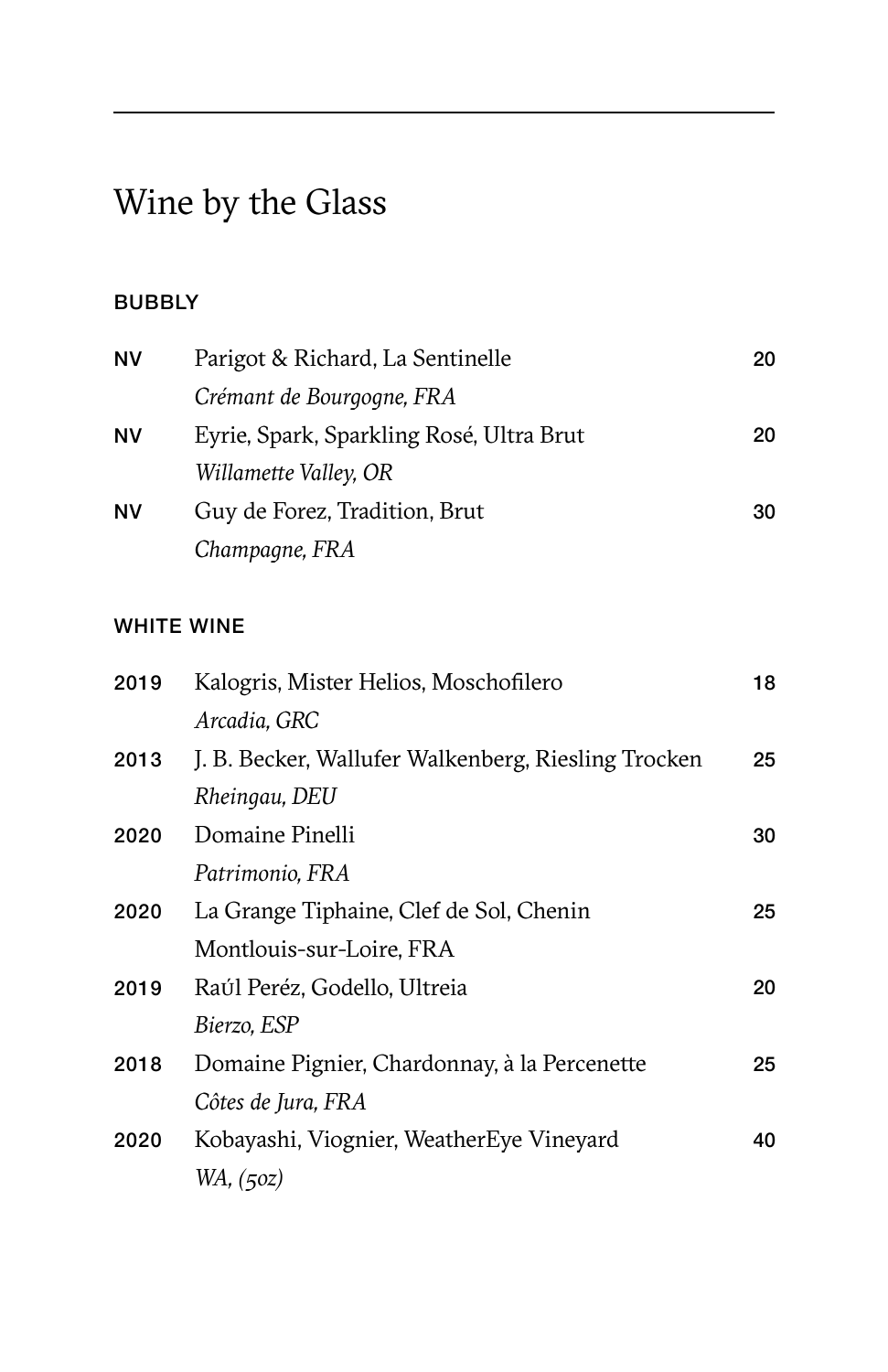## ROSÉ WINE

| 2021 Bedrock Wine Co., Ode to Lulu | 16 |
|------------------------------------|----|
| CА                                 |    |

## RED WINE

| Thibault Liger-Belair, Les Grands Chaillots    | 25 |
|------------------------------------------------|----|
| Bourgogne, FRA                                 |    |
| Domaine de la Chevalerie                       | 15 |
| Bourqueil, FRA                                 |    |
| Reynvaan, Unnamed Series, Cabernet Sauvignon   | 19 |
| Walla Walla Valley, WA                         |    |
| W. T. Vintners, Destiny Ridge, Gorgeous, Syrah | 25 |
| Horse Heaven Hills, WA                         |    |
| Tablas Creek, Côte de Tablas,                  | 30 |
| Paso Robles, CA                                |    |
| Venus la Universal, La Figuera, Grenache       | 50 |
| Montsant, $ESP(50z)$                           |    |
|                                                |    |

### SAKE

| <b>NV</b> | Yoigokochi Yuzushu                         |  |
|-----------|--------------------------------------------|--|
|           | Hyogo-ken, JPN                             |  |
| <b>NV</b> | Saiya Shuzo, Yuki no Bosha, Yamahai Junmai |  |
|           | Akita-ken, JPN                             |  |

*Interested in our bottle selections? Ask for a wine list.*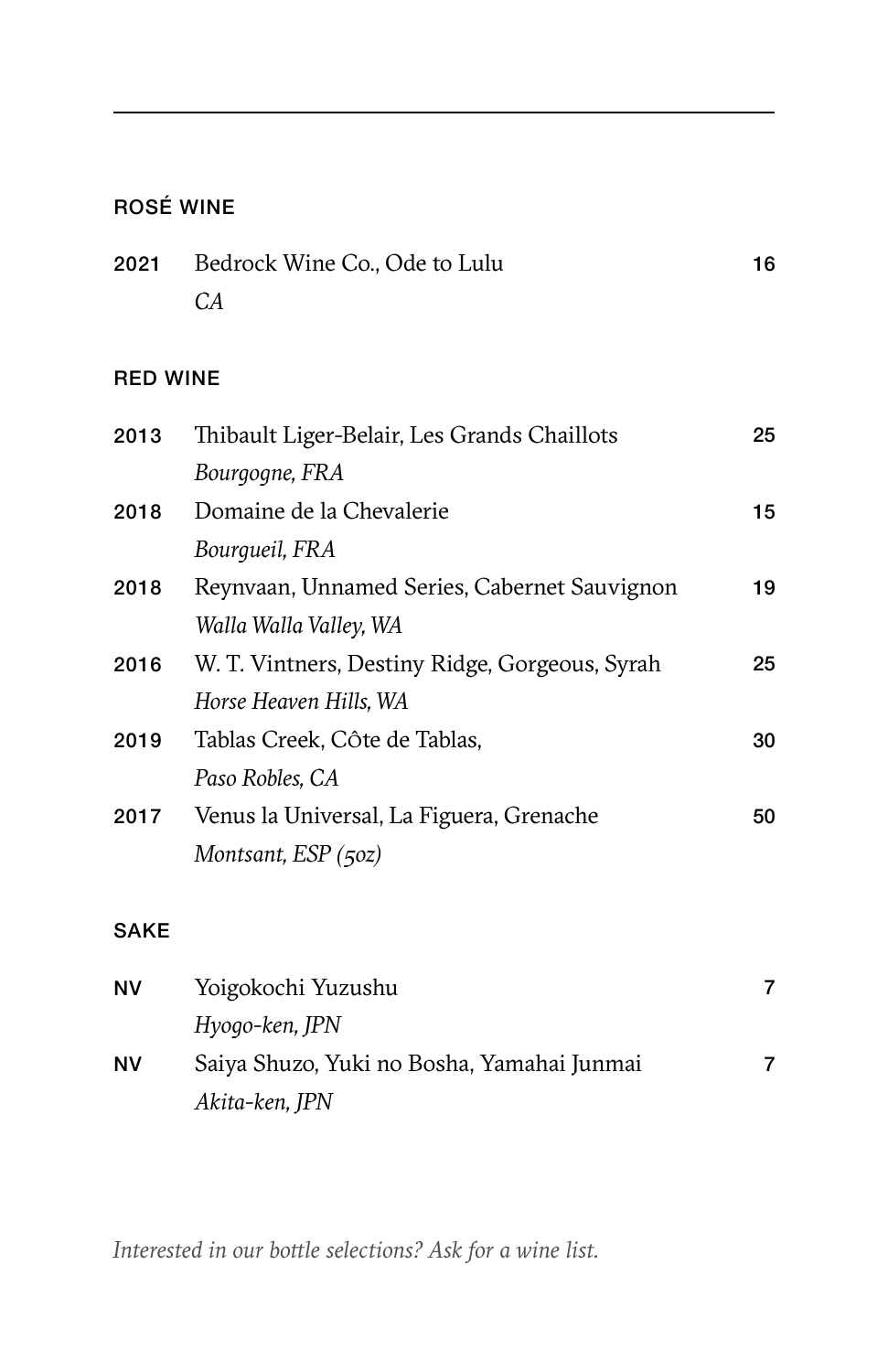# Spirits

## BOURBON

| E.H. Taylor Vintage 1947             | 65 |
|--------------------------------------|----|
| Elijah Craig 18 year Single Barrel   | 40 |
| Knob Creek Canlis Single Barrel      | 12 |
| Maker's Mark                         | 12 |
| Michter's                            | 18 |
| Parker's Heritage 10 Year Heavy Char | 40 |

## RYE

| Booker's                        | 145. |
|---------------------------------|------|
| Knob Creek Canlis Single Barrel | 14   |
| Michter's U.S. 1 Single Barrel  | 18   |
| Michter's 10 Year               | 50   |
| Rittenhouse                     | 12.  |
|                                 |      |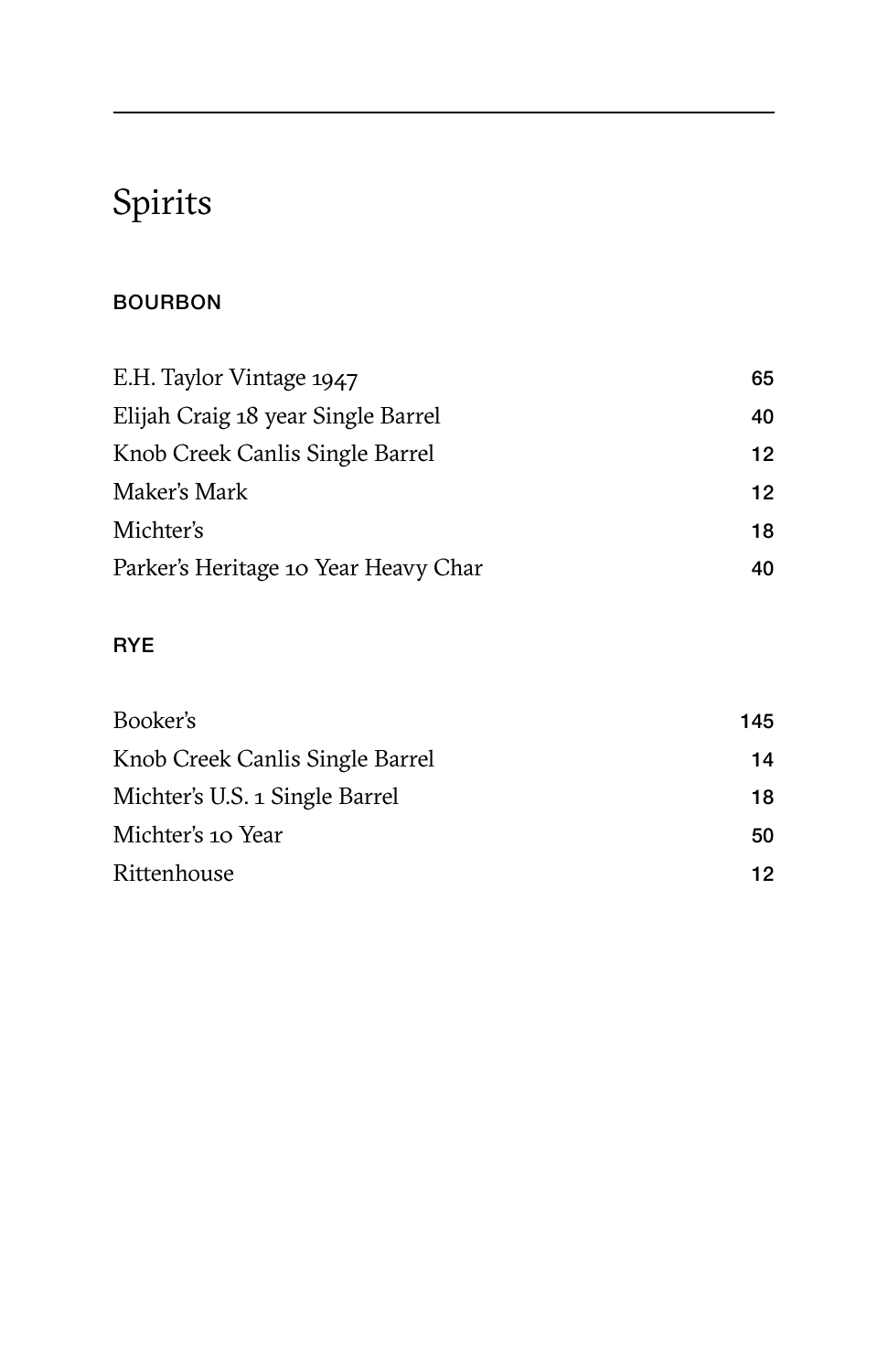## SINGLE MALT SCOTCH

## *Highlands and Islands*

| A.D. Rattray Clynlish 17 Year   | 75  |
|---------------------------------|-----|
| Blackadder Glenesk 1983 28 Year | 120 |
| Glenmorangie Milsean            | 36  |
| Highland Park 18 Year           | 40  |
| Highland Park The Light         | 65  |
| Samaroli Ledaig 1997 19 Year    | 120 |
| Talisker 10 Year                | 16  |

## *Islay*

| Ardbeg 10 Year             | 18  |
|----------------------------|-----|
| Ardbeg 22 Year             | 150 |
| Ardbeg Dark Cove           | 50  |
| Bruichladdich Octomore 6.1 | 50  |
| Lagavulin 16 year          | 34  |
| Lagavulin 25 Year          | 260 |
| Laphroaig 10 Year          | 16  |
| Laphroaig Cardeas          | 38  |
| Port Charlotte PC 10       | 54  |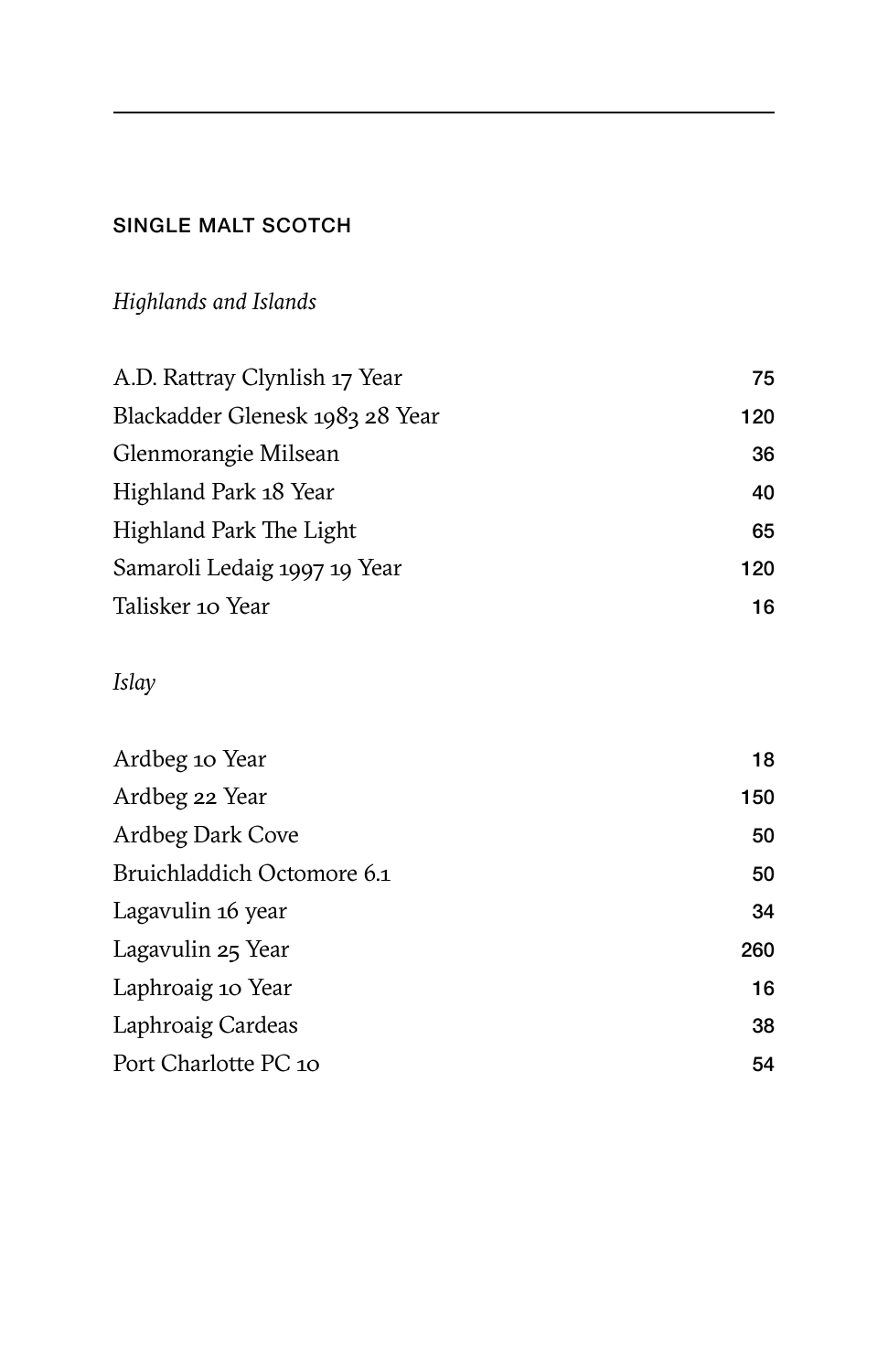## *Speyside*

| Alexander Murray Mortlach 19 Year  | 40  |
|------------------------------------|-----|
| Balvenie 21 Year                   | 65  |
| Blackadder Glen Grant 1982 29 Year | 65  |
| Blackadder Glenrothes 1989 22 Year | 55  |
| First Editions Inchgower 24 Year   | 58  |
| First Editions Longmorn 21 Year    | 50  |
| Glenfiddich Grand Cru 23 Year      | 88  |
| Macallan 18 Year                   | 55  |
| Macallan 25 Year                   | 250 |
| Macallan Rare Cask                 | 70  |
| Signatory Glenburgie 26 Year       | 66  |
| Signatory Glenlivet 1981 34 Year   | 130 |
|                                    |     |

## *Cambeltown*

| Hazelburn Oloroso Cask 13 Year | 44  |
|--------------------------------|-----|
| Springbank 17 Year             | 54  |
| Springbank 21 Year             | 120 |

## IRISH, JAPANESE, BLENDED, AND OTHER WHISKEY

| Booker's Little Book | 30 |
|----------------------|----|
| Chivas Regal 18 Year | 24 |
| Crown Royal Reserve  | 12 |
| Naked Grouse         | 12 |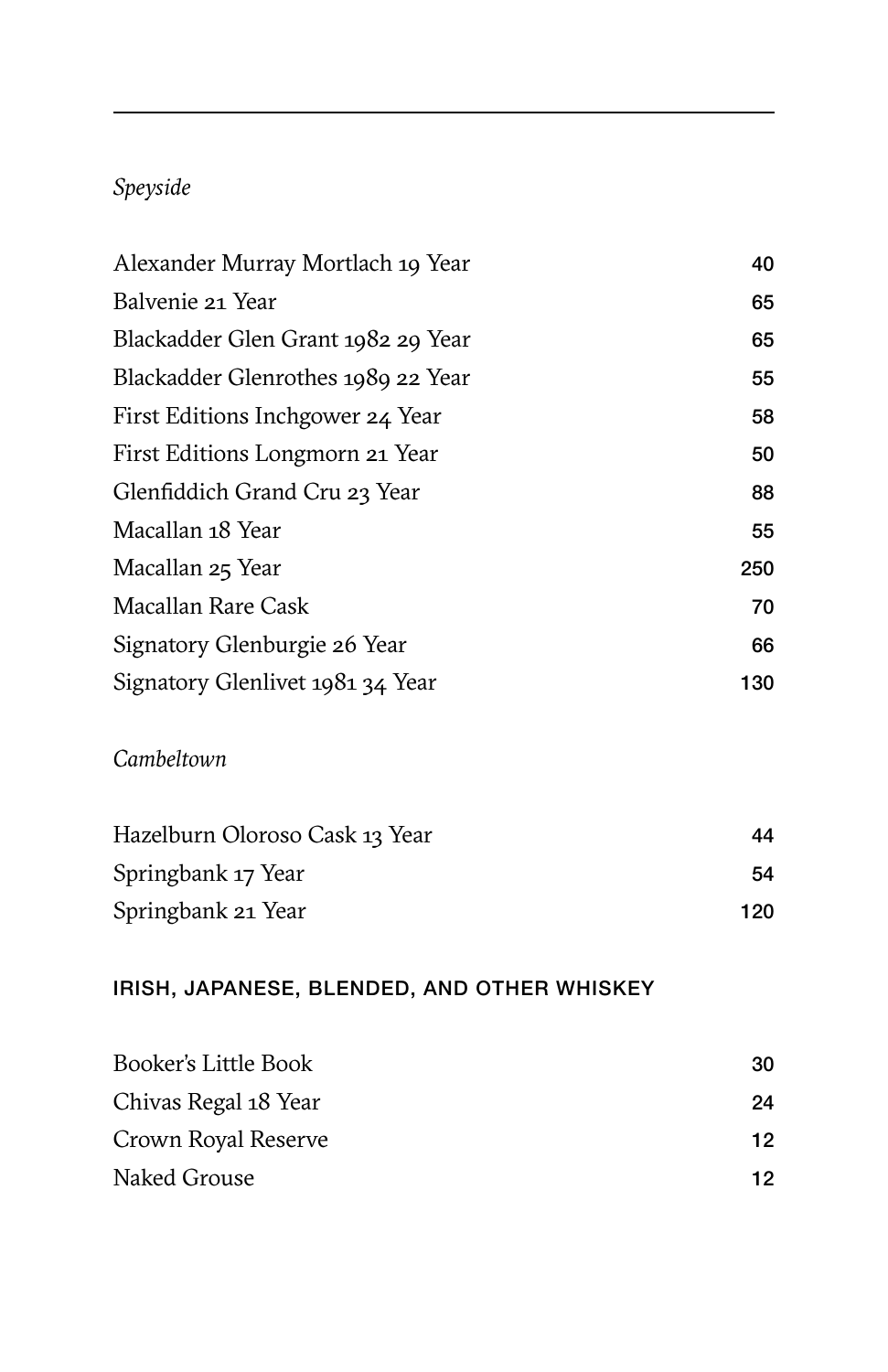| Gentleman Jack           | 14  |
|--------------------------|-----|
| Johnnie Walker Black     | 12  |
| Johnnie Walker Blue      | 75  |
| Oishi Tokubetsu          | 60  |
| Red Breast 12 Year       | 16  |
| Suntory Toki             | 14  |
| Suntory Yamazaki 12 Year | 38  |
| Suntory Yamazaki 18 Year | 75  |
| Suntory Yamazaki 21 Year | 240 |

### RUM

| AD Rattray Caroni      | 24 |
|------------------------|----|
| Blackadder Fiji        | 34 |
| Blackadder Panama      | 34 |
| Blackadder St. Lucia   | 40 |
| Plantation Triple Aged | 12 |
| Ron Navazoz-Palazzi    | 32 |

## VODKA

| Monopolowa | 12 |
|------------|----|
| Reyka      | 12 |
| Tito's     | 12 |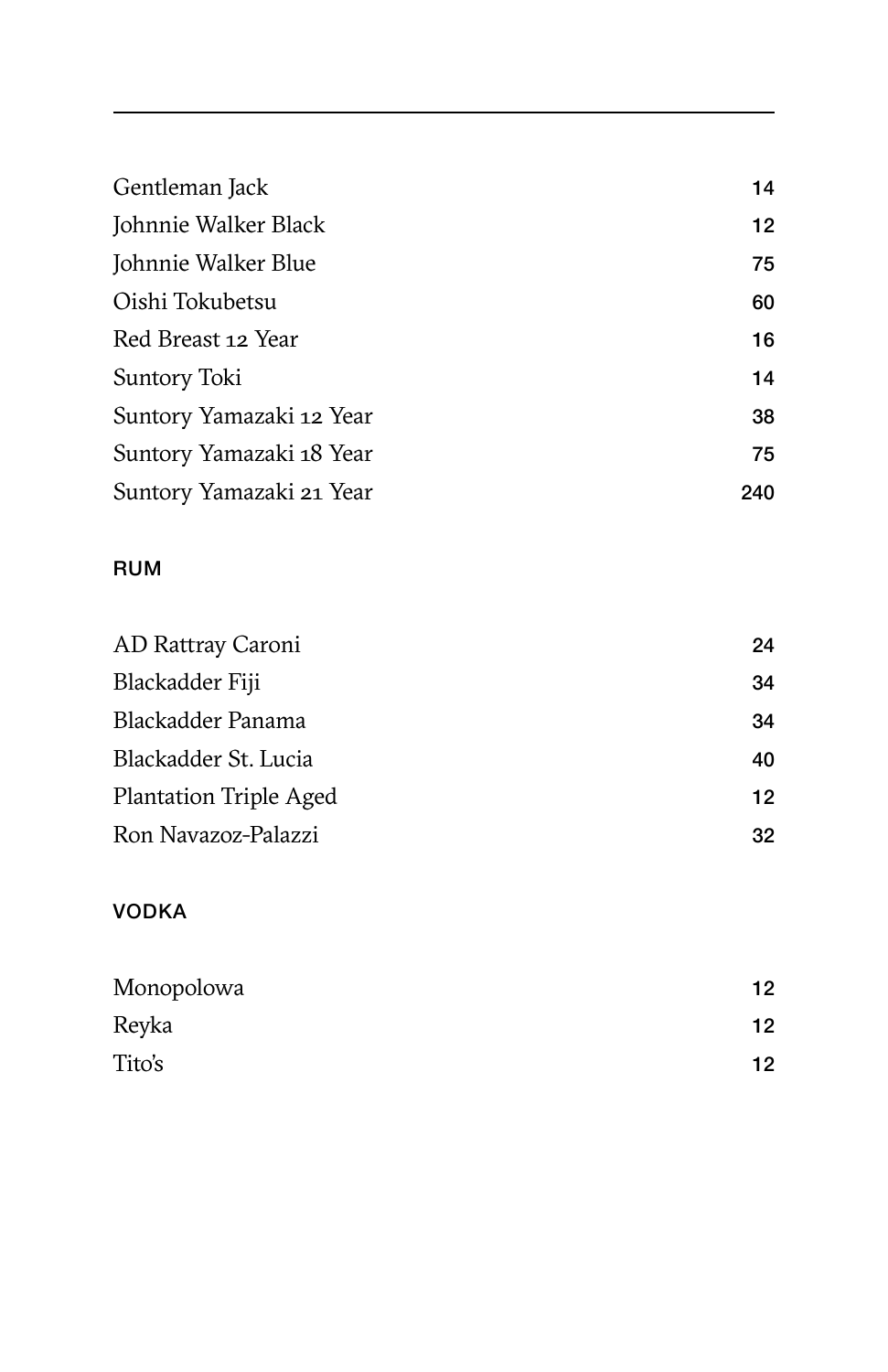### GIN

| <b>Bombay Sapphire</b> | 12 |
|------------------------|----|
| Citadel                | 14 |
| Gilbey's Vintage 1950  | 50 |
| Harbour                | 14 |
| Nolet's                | 14 |
| Sipsmith               | 12 |
| Sipsmith VJOP          | 14 |
| The Botanist           | 14 |
| Tanqueray 10           | 14 |

### TEQUILA & MEZCAL

| 14 |
|----|
| 22 |
| 36 |
| 40 |
| 14 |
|    |

#### **BRANDY**

| Macchu Pisco                   | 14  |
|--------------------------------|-----|
| Eric Artiguelongue XO Armagnac | 20  |
| Hennessy 250                   | 150 |
| Laurent Goutte De Rein         | 32  |
| Maison Surrenne 1946           | 190 |
| Menorval XO Calvados           | 14  |
| Pierre Ferrand 1840            | 14  |
| Roger Groult 18 Year Calvados  | 38  |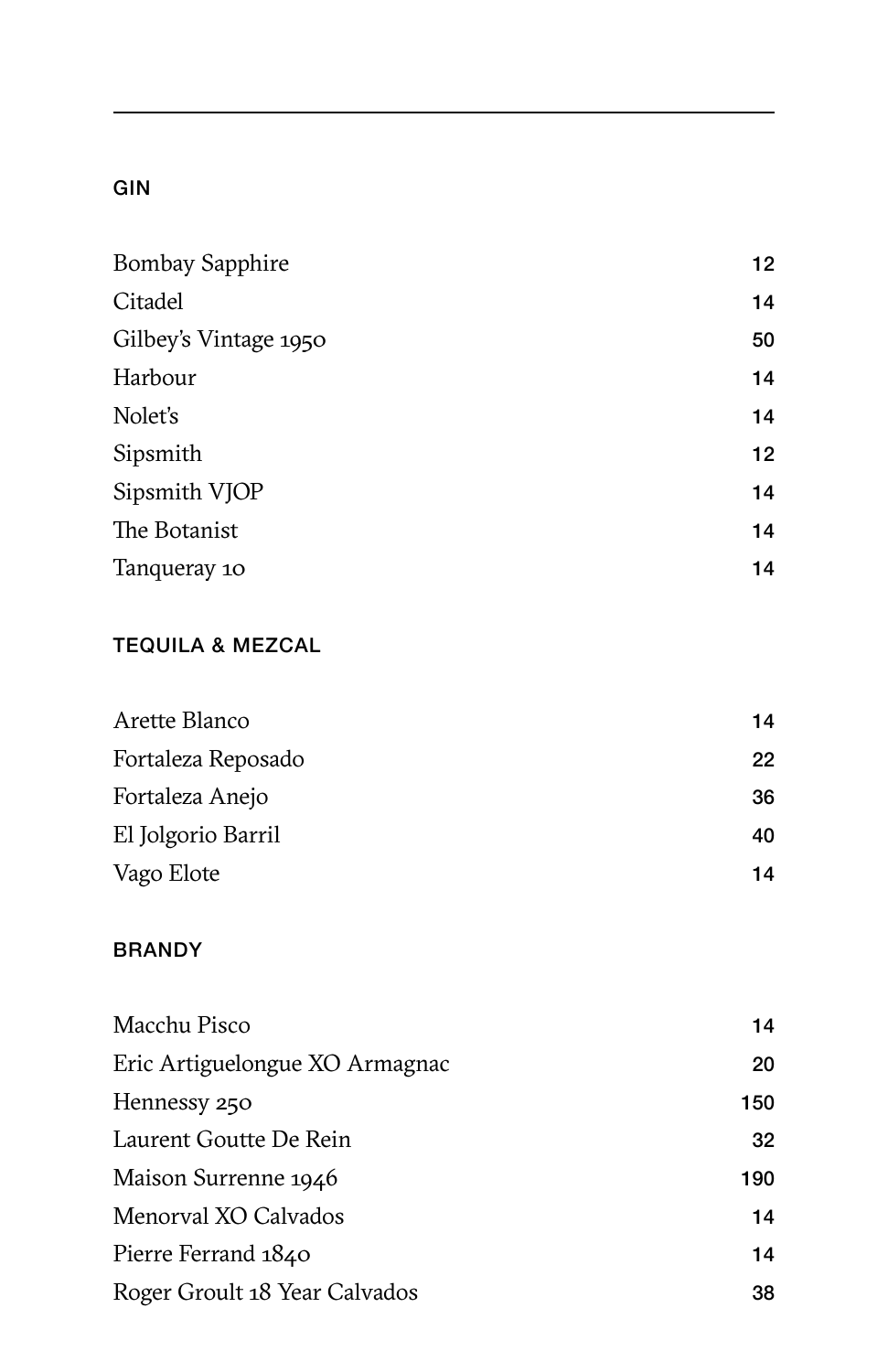#### APERTIF

| 14 |
|----|
| 14 |
| 14 |
| 14 |
| 14 |
|    |

#### DIGESTIF

| Amaro Del Etna                     | 14  |
|------------------------------------|-----|
|                                    |     |
| Drambuie                           | 14  |
| Grand Marnier Quintessence         | 100 |
| Green Chartreuse                   | 20  |
| Green Chartreuse VEP               | 44  |
| Pierre Ferrand Barrel Aged Curaçao | 14  |
| Yellow Chartreuse                  | 20  |
| Yellow Chartreuse VEP              | 44  |